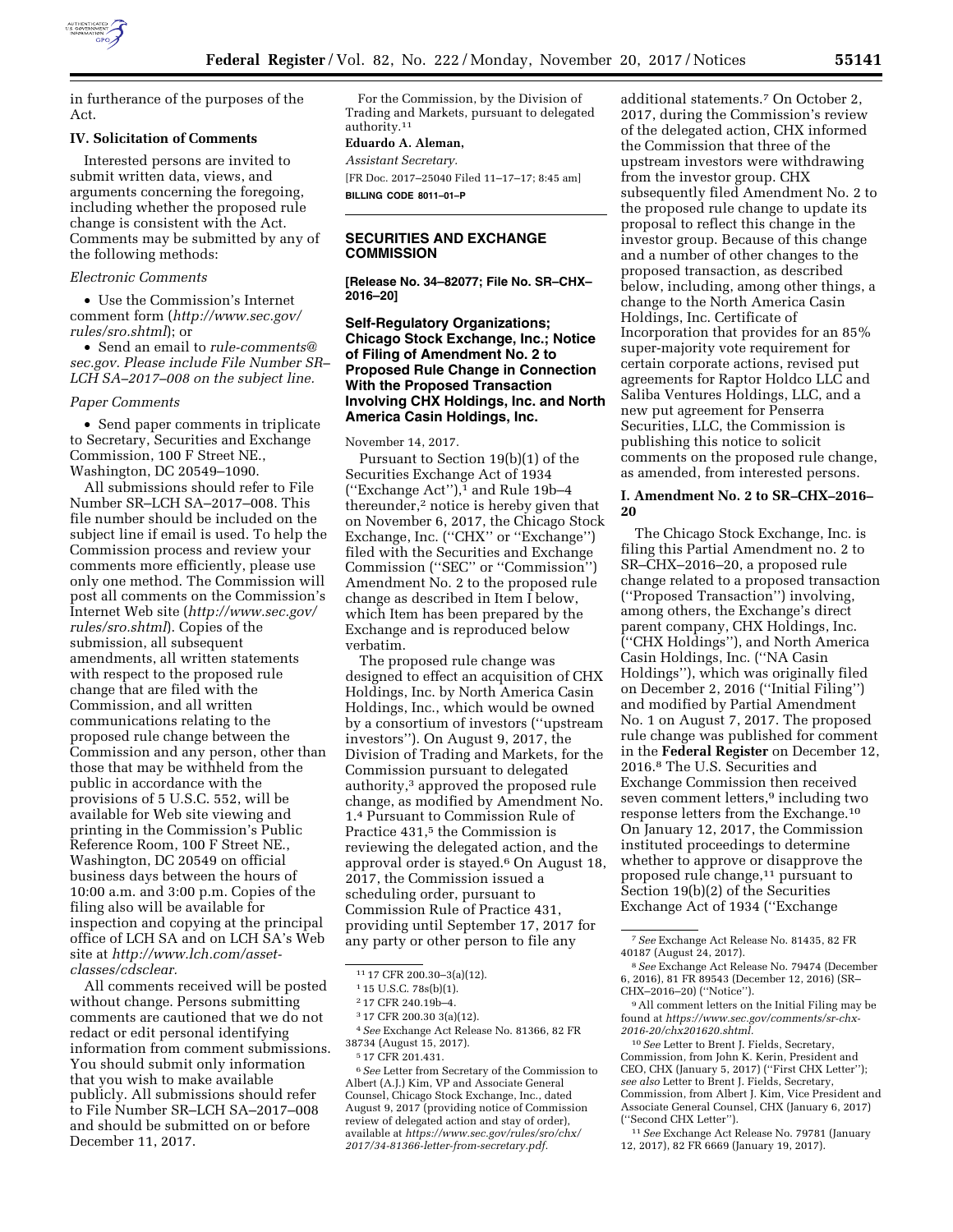Act'').12 On June 6, 2017, the Commission designated a longer period for Commission action on the proceedings,13 pursuant to Section 19(b)(2) of the Exchange Act.14 During the proceedings, the Commission received 25 comment letters,15 including two response letters from the Exchange.16 On August 7, 2017, the Exchange filed Partial Amendment No. 1 to the Initial Filing.17 On August 9, 2017, the Commission approved, pursuant to delegated authority by Commission staff, the Initial Filing, as modified by Partial Amendment No. 1.18 On the same day, the Commission stayed the Approval Order and instituted a review of the delegated action.19 On August 18, 2017, the Commission issued an order scheduling filing of statements on its review of the delegated action.20 After the Commission stayed the Approval Order, the Commission received 43 comment letters,21 including two response letters from the Exchange.<sup>22</sup>

The Exchange now submits this Partial Amendment No. 2 to amend the Initial Filing, as modified by Partial Amendment No. 1, as described below.

#### *Updated NACH Capitalization Table*

In the Initial Filing,23 as modified by Partial Amendment No. 1,24 the Exchange stated that upon the Closing 25 of the Proposed Transaction, CHX Holdings will become a wholly-owned direct subsidiary of NA Casin Holdings,

<sup>12</sup> 15 U.S.C. 78s(b)(2). 13*See* Exchange Act Release No. 80864 (June 6,

<sup>14</sup> 15 U.S.C. 78s(b)(2).<br><sup>15</sup> *See supra* note 9.<br><sup>16</sup> *See* Letter to Brent J. Fields, Secretary, Commission, from John K. Kerin, President and CEO, CHX (March 6, 2017) (''Third CHX Letter''); *see also* Letter to Brent J. Fields, Secretary, Commission, from Albert J. Kim, Vice President and Associate General Counsel, CHX (August 8, 2017) (''Fourth CHX Letter'').

17*See* Exchange Act Release No. 81366 (August 9, 2017), 82 FR 38734 (August 15, 2017) (''Approval Order''); *see also generally* Fourth CHX Letter, *supra* note 16.

18*See generally* Approval Order, *supra* note 17. 19*See* Letter to Albert J. Kim, Vice President and Associate General Counsel, CHX, from Brent J. Fields, Secretary, Commission (August 9, 2017).

20*See* Exchange Act Release No. 81435 (August 18, 2017), 82 FR 40187 (August 24, 2017).

21*See supra* note 9.

22*See* Letter to Brent J. Fields, Secretary, Commission, from John K. Kerin, President and CEO, CHX (August 25, 2017) (''Fifth CHX Letter''); *see also* Letter to Brent J. Fields, Secretary, Commission, from James G. Ongena, Executive Vice President and General Counsel, CHX (October 1, 2017) (''Sixth CHX Letter'').

23*See* Notice, *supra* note 8, at 89544–89545.

24*See* Approval Order, *supra* note 17, at n. 10. 25Unless otherwise specified, capitalized terms used in this rule filing are defined as set forth herein, the Initial Filing or Partial Amendment No. 1.

which will, in turn, be owned by the following Indirect Upstream Owners in the following percentages:

• *Non-U.S. Indirect Upstream Owners:* 

- NA Casin Group, a corporation whollyowned by Chongqing Casin—20%
- Chongqing Jintian Industrial Co., Ltd. (''Chongqing Jintian'')—15%
- Chongqing Longshang Decoration Co., Ltd. (''Chongqing Longshang'')—14.50%.
	- *U.S. Indirect Upstream Owners:*
- Castle YAC Enterprises, LLC (''Castle YAC'')—19%
- Raptor Holdco LLC (''Raptor'')—11.75%
- Saliba Ventures Holdings, LLC (''Saliba'')— 11.75%
- Xian Tong Enterprises, Inc. (''Xian Tong'')—6.94%
- Equity Incentive Shares to five members of the CHX Holdings management team— 0.88%
- Penserra Securities, LLC ('Penserra')— 0.18%.

Furthermore, the Exchange also stated the following: 26

• The only Related Persons 27 among the Indirect Upstream Owners are Castle YAC and NA Casin Group.

• There are no other Related Persons among the Indirect Upstream Owners.

• None of the Indirect Upstream Owners directly, or indirectly through one or more intermediaries, controls, or is controlled by, or is under common control with, a governmental entity or any political subdivision thereof.

Since the Approval Order was stayed on August 9, 2017, three of the prospective Indirect Upstream Owners (*i.e.,* Chongqing Jintian, Chongqing Longshang and Xian Tong) have withdrawn from the NACH investor group. Consequently, NA Casin Holdings reorganized the NACH capitalization table to reallocate the shares formerly attributed to Chongqing Jintian, Chongqing Longshang and Xian Tong among the remaining Indirect Upstream Owners. As such, upon the Closing, all of the outstanding and issued shares of NA Casin Holdings will be held by the following Indirect Upstream Owners (by Related Persons) in the following percentages:

| Indirect upstream owners                                         | NA Casin<br>holdings<br>ownership<br>percentages |
|------------------------------------------------------------------|--------------------------------------------------|
| NA Casin Group (29%) and<br>Castle YAC (11%)<br>Raptor<br>Saliha | 40<br>25<br>24.5                                 |

26*See* Notice, *supra* note 8, at 89545.

27Mr. Jay Lu, the sole member of Castle YAC, is associated with an affiliate of Chongqing Casin and is also the son of Mr. Shengju Lu, the Chairman of Chongqing Casin.

| Indirect upstream owners                                                 | NA Casin<br>holdings<br>ownership<br>percentages |
|--------------------------------------------------------------------------|--------------------------------------------------|
| Five Members of the CHX<br>Holdings management <sup>28</sup><br>Penserra | 8.32<br>2 18                                     |

The Exchange submits that the modified NACH capitalization table complies with the proposed Ownership and Voting Limitation.29 Specifically, no Indirect Upstream Owner and its Related Persons will exceed the proposed 40% Concentration Limitation. Moreover, no Indirect Upstream Owner and its Related Persons will be permitted to vote in excess of the proposed 20% Voting Limitation.

The Exchange notes that the modified NACH capitalization table provides that 71% of the voting shares of NA Casin Holdings will be owned by U.S. citizens and, due to the proposed Voting Limitations,30 no less than 80% of the voting power of NA Casin Holdings will be held by U.S. citizens. In addition, none of the Indirect Upstream Owners directly, or indirectly through one or more intermediaries, controls, or is controlled by, or is under common control with, a governmental entity or any political subdivision thereof.

Attached to the Partial Amendment No. 1 were Investor Certificates and Investor Statements for all of the then current Indirect Upstream Owners.31 In the event the Commission were to lift the stay of the Approval Order or otherwise permit the Closing of the Proposed Transaction, the Exchange will provide the Commission, prior to the Closing of the Proposed Transaction, updated Investor Certificates and Investor Statements that will reflect changes to the proposed NACH investor group described herein.

#### *Other Amendments*

This Partial Amendment No. 2 also effects the following changes:

• Amends the proposed NA Casin Certificate to:

- require a super-majority vote requirement for certain corporate actions, as described under Article IX;
- reflect a recent name change of the registered agent from ''National Corporate Research'' to ''Cogency Global, Inc.'' under Article II; and

28Prior to the Closing, the five members of the CHX Holdings management will enter into a voting agreement which will require that, among other things, the five members vote as a block, thereby rendering the members Related Persons.

<sup>29</sup>*See* Notice, *supra* note 8, at 89552–89554. 30*See id.* 

<sup>31</sup>*See generally* Fourth CHX Letter, *supra* note 16.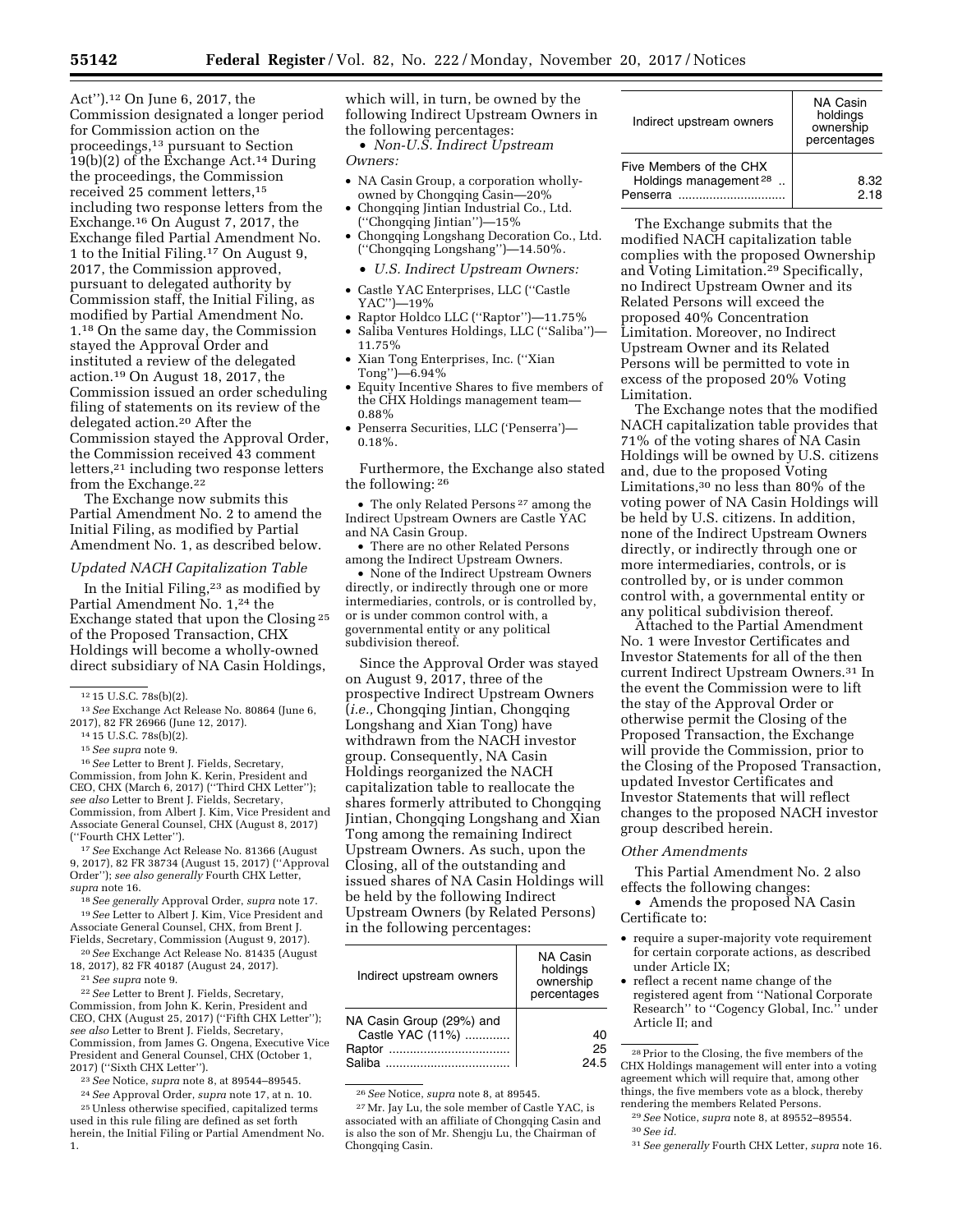• modify the term expiration years of the three classes of directors under Section (6) of Article V given that the next annual meeting of the stockholders will be held in 2018.

• Amends the Raptor and Saliba Put Agreements to reflect the increased ownership levels for Raptor and Saliba described above and other changes that would not render the parties to the agreements Related Persons.32

• Provide a new put agreement for Penserra (new *Exhibit 5L*), which is substantively similar to the Raptor and Saliba Put Agreements.

• Other non-substantive amendments.

As such, the Exchange amends the Initial Filing, as modified by Partial Amendment No. 1, as follows:

1. Amend pages 3 through 5 of the Initial Filing (pages 64 and 65 of the *Exhibit 1*):

Replace the second paragraph on page 3 that carries over to pages 4 and 5 (second paragraph on page 64 that carries over to page 65 of the *Exhibit 1*) with the following text, while retaining footnotes 5 through 9:

The text of the proposed Third Amended and Restated Certificate of Incorporation of CHX Holdings (''CHX Holdings Certificate'') is attached as Exhibit 5A.5 The text of the proposed amended Bylaws of CHX Holdings (''CHX Holdings Bylaws'') 6 is attached as Exhibit 5B.7 The text of the proposed Amended and Restated Certificate of Incorporation for CHX (''CHX Certificate'') is attached as Exhibit 5C.8 The text of the proposed amended Bylaws of the CHX (''CHX Bylaws'') is attached as Exhibit 5D.9 The text of the proposed amendments to the Rules of the CHX (''CHX Rules'') is attached as Exhibit 5E. The text of the proposed Amended and Restated Certificate of Incorporation of NA Casin Holdings (''NA Casin Holdings Certificate'') is attached as Exhibit 5F. The text of the proposed Amended and Restated Bylaws of NA Casin Holdings (''NA Casin Holdings Bylaws'') is attached as Exhibit 5G. The text of a resolution of the Board of Directors of CHX Holdings dated November 22, 2016 to waive certain ownership and voting limitations to permit the Transaction (''Resolutions'') is attached as Exhibit 5H. The text of the Stockholders' Agreement of NA Casin Holdings (''NACH Stockholders' Agreement'') is herein attached as Exhibit 5I. The text of the Second Amended and Restated Put Agreement by and among North America Casin Group, Inc. (''NA Casin Group''), NA Casin Holdings, and Saliba Ventures Holdings, LLC (''Saliba'') (''Saliba Put Agreement'') is herein attached as Exhibit 5J. The text of the Second Amended and Restated Put Agreement by and among NA Casin Group, NA Casin Holdings, and Raptor Holdco LLC (''Raptor'') (''Raptor Put Agreement'') is herein attached as Exhibit 5K. The text of the Put Agreement by and among NA Casin Group, NA Casin Holdings, and Penserra Securities, LLC (''Penserra'')

(''Penserra Put Agreement'') is herein attached as Exhibit 5L.

2. Amend page 7 of the Initial Filing (pages 67 and 68 of the *Exhibit 1*):

Replace the first sentence of the first paragraph on page 7 (first sentence of the third full paragraph on page 67 that carries over to page 68 of the *Exhibit 1*) with the following text, while retaining footnote 13:

Pursuant to the terms of a Merger Agreement dated February 4, 2016, as amended on February 3, 2017 and August 29, 2017 (''Merger Agreement''), by and among NA Casin Holdings, Merger Sub, Chongqing Casin Enterprise Group Co., LTD. (''Chongqing Casin''), a limited company organized under the laws of the People's Republic of China (''PRC''), Richard G. Pane solely in his capacity as the Stockholders Representative thereunder, and CHX Holdings, Merger Sub will merge into CHX Holdings,<sup>13</sup> which will then become a wholly-owned direct subsidiary of NA Casin Holdings.

3. Amend pages 8 through 10 of the Initial Filing (pages 69 through 71 of the *Exhibit 1*):

Replace all text starting with the first bullet on page 8 through the first paragraph on page 10 (first bullet on page 69 through the first paragraph that begins on page 70 that carries over the page 71 of the *Exhibit 1*) with the following text, while retaining footnotes 16 through 20:

• *Non-U.S. Indirect Upstream Owners:* 

• NA Casin Group, a corporation incorporated under the laws of the State of Delaware and wholly-owned by Chongqing Casin—29%

• *U.S. Indirect Upstream Owners:* 

- Raptor, a limited liability company organized under the laws of the State of Delaware—25%
- Saliba, a limited liability company organized under the laws of the State of Illinois—24.5%
- Castle YAC Enterprises, LLC (''Castle YAC''), a limited liability company organized under the laws of the State of New York, the sole member of which is Mr. Jay Lu, a U.S. citizen and Vice President of NA Casin Group—11%
- Five members of the CHX Holdings management (''CHX Holdings Management''), all U.S. citizens collectively 8.32%, with no one person attributed more than 5%
- Penserra, a corporation incorporated under the laws of the State of Illinois—2.18%

The Exchange submits the following regarding the Indirect Upstream Owners: 16

• The only Related Persons<sup>17</sup> among the Indirect Upstream Owners are as follows:

- Castle YAC and NA Casin Group.18
- The five members of CHX Holdings Management due to a voting agreement

requiring the members to vote as a block, which will be executed prior to the Closing.

• There are no other Related Persons among the Indirect Upstream Owners.

• None of the Indirect Upstream Owners directly, or indirectly through one or more intermediaries, controls, or is controlled by, or is under common control with, a governmental entity or any political subdivision thereof.

As Related Persons, NA Casin Group and Castle YAC would own a combined 40% voting interest in NA Casin Holdings, which is within the proposed 40% Concentration Limitation of NA Casin Holdings and CHX Holdings described below.19 Also, the CHX Holdings Management would own a combined 8.32% voting interest in NA Casin Holdings, which is within the proposed Concentration Limitations described below. However, NA Casin Group and Castle YAC will not be permitted to exercise their collective voting interest in excess of the proposed 20% Voting Limitations of NA Casin Holdings and CHX Holdings described below.20 Also, for so long as the voting agreement among the members of the CHX Management Team is in effect, the CHX Holdings Management would be considered Related Persons and would not be permitted to exercise their collective voting interest in excess of the proposed 20% Voting Limitations.

4. Amend pages 11 and 12 of the Initial Filing (pages 72 and 73 of the *Exhibit 1*):

Replace the first paragraph that begins on page 11 that carries over to page 12 (the first paragraph that begins on page 72 that carries over to page 73 of the *Exhibit 1*) with the following text, while retaining footnotes 24 and 25:

The Exchange further notes that execution of the Saliba Put Agreement, the Raptor Put Agreement or the Penserra Put Agreement would not result in any Indirect Upstream Owners becoming Related Persons for the purposes of compliance with the proposed Ownership and Voting Limitations. Specifically, the Saliba Put Agreement grants Saliba a put option ("Saliba Put Option") that, if exercised by Saliba, would compel NA Casin Holdings (and not another Indirect Upstream Owner) to purchase, or arrange for an unspecified third-party to purchase, a specified amount of Saliba's equity interest in NA Casin Holdings. Similarly, the Raptor Put Agreement grants Raptor a put option (''Raptor Put Option'') that, if exercised by Raptor, would compel NA Casin Holdings (and not another Indirect Upstream Owner) to purchase, or arrange for an unspecified third-party to purchase, a specified amount of Raptor's equity interest in NA Casin Holdings. Also, the Penserra Put Agreement grants Penserra a put option (''Penserra Put Option'') that, if exercised by Penserra, would compel NA Casin Holdings (and not another Indirect Upstream Owner) to purchase, or arrange for an unspecified thirdparty to purchase, a specified amount of Penserra's equity interest in NA Casin Holdings. Accordingly, the Exchange submits

<sup>32</sup>*See* Notice, *supra* note 8, at 89545.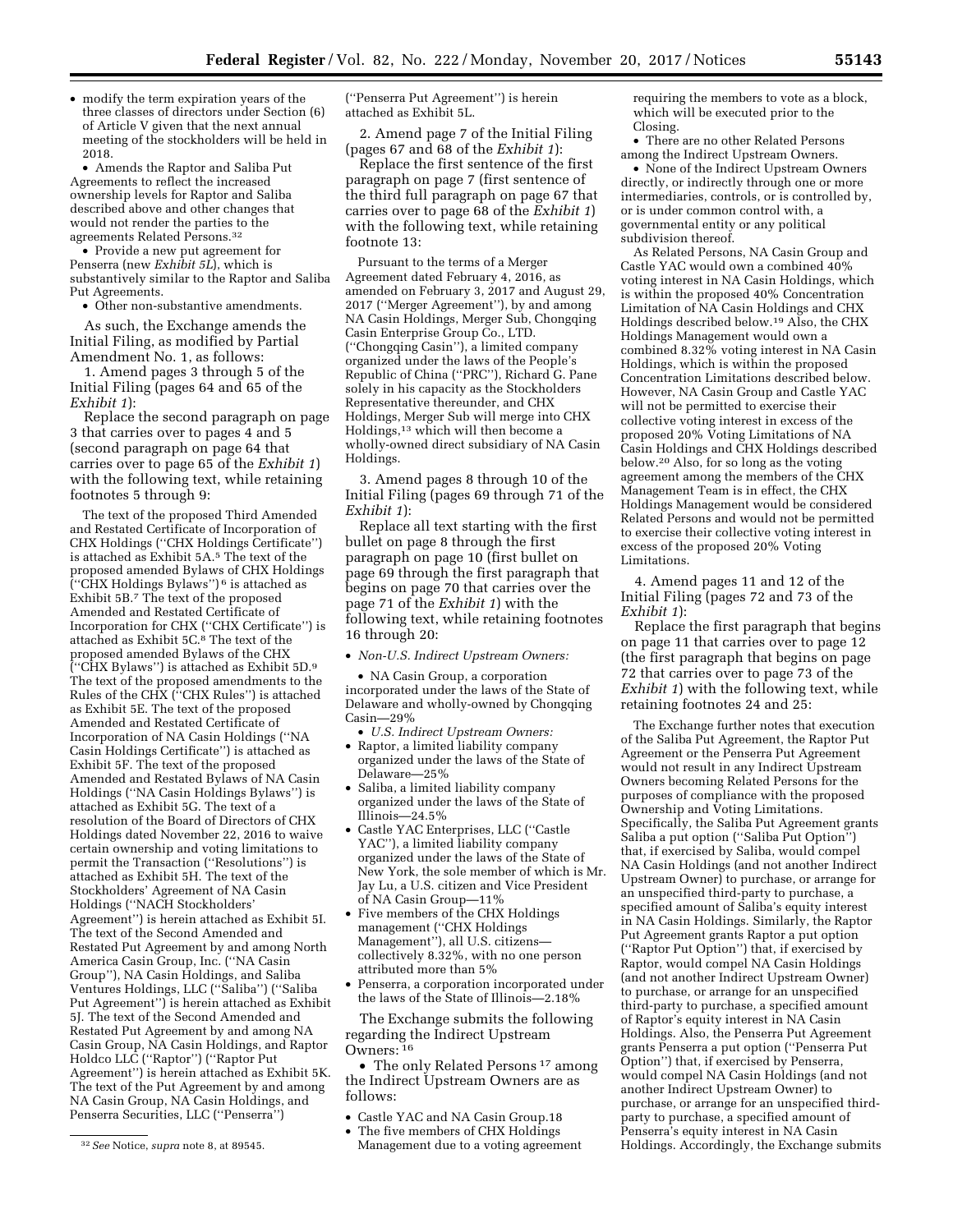that execution of the Saliba Put Agreement, the Raptor Put Agreement or the Penserra Put Agreement would not result in the parties to each of the agreements becoming Related Persons for the purposes of compliance with the proposed Ownership and Voting Limitations.24 The Exchange also notes that the exercise of the put options under the Saliba Put Agreement, the Raptor Put Agreement or the Penserra Put Agreement would be subject to, among other things, compliance with the proposed Ownership and Voting Limitations.25

Also, replace all text under footnote 25 on page 12 (page 73 of the *Exhibit 1*) with the following:

*See* Section 3(c) of the Saliba Put Agreement; *see also* Section 3(c) of the Raptor Put Agreement.; *see also* Section 3(c) of the Penserra Put Agreement.

5. Amend page 24 of the Initial Filing (page 86 of the *Exhibit 1*):

Within the first paragraph following the bullet, in the sentence immediately following footnote 74 (first sentence on page 86 of the *Exhibit 1*), replace the number "13" with the number "10."

6. Amend page 31 of the Initial Filing (page 92 of the *Exhibit 1*):

Within the first full sentence (second sentence within the first paragraph beginning on page 92 of the *Exhibit 1*), replace the number ''13'' with the number "10."

7. Amend page 45 of the Initial Filing (page 107 of the *Exhibit 1*):

Under footnote 102, replace reference to ''NA Casin Bylaws'' with ''NA Casin Holdings Bylaws.''

8. Amend page 52 of the Initial Filing (page 114 of the *Exhibit 1*):

Immediate above the subtitle ''Statutory Basis,'' insert the following new text:

### *Super-Majority Vote Requirement*

Sections (2)–(3) of Article VIII of the proposed NA Casin Holdings Certificate provides for a super-majority vote requirement for certain corporate actions. Specifically, Section (2) provides that in addition to any affirmative vote required by applicable law or this Certificate of Incorporation: (a) Any merger or consolidation of the Corporation or any Subsidiary with any or any other corporation or other entity; (b) any sale, lease, exchange, mortgage, pledge, transfer or other disposition (in one transaction or a series of transactions) to or with any other corporation or other entity, of all or substantially all of the assets of the Corporation or any Subsidiary; (c) the issuance or transfer by the Corporation or any Subsidiary (in one transaction or a series of transactions) of any securities of the Corporation or any Subsidiary that would result in: (i) Any an individual, corporation, partnership, joint venture, limited liability company, governmental or regulatory body, unincorporated organization, trust, association or other entity (each a ''Person'') owning a majority of the shares of Common

Stock of the Corporation, or (ii) any Person other than a Subsidiary or the Corporation, owning a majority of the shares of voting stock of any Subsidiary; (d) the adoption of any plan or proposal for the liquidation or dissolution of the Corporation that is not the result of a transaction contemplated by Sections 2(a), 2(b) or 2(c) of this Article VIII; (e) any reclassification of securities (including any reverse stock split), recapitalization of the Corporation or any merger or consolidation of the Corporation with any of its Subsidiaries or any other transaction which has the effect, directly or indirectly, of increasing the proportionate share of the outstanding shares of any class of equity or convertible securities of the Corporation or any Subsidiary which are directly or indirectly owned by any Person with the result that such Person becomes the holder of a majority of the shares of Common Stock of the Corporation; or (f) any agreement, contract or other arrangement providing for any one or more of the actions specified in the foregoing (a) to (e); shall require, except as otherwise prohibited by applicable law, the affirmative vote of the holders of at least 85% of the then outstanding voting shares entitled to be cast on such matter. Moreover, such affirmative vote shall be required notwithstanding the fact that no vote may be required, or that a lesser percentage may be permitted, by applicable law. Section (3) provides that as used in this Article VIII, ''Subsidiary'' means any corporation or other Person of which securities or other ownership interests having ordinary voting power to elect a majority of the board of directors or other persons performing similar functions are at any time directly or indirectly owned by the Corporation.

The proposed super-majority vote requirement is designed to ensure that any significant change to the assets or ownership of NA Casin Holdings or subsidiaries, including the Exchange, be agreed upon by a super-majority of the Indirect Upstream Owners. As a result, this will serve to protect the investments of the Indirect Upstream Owners, as well as to ensure that the Exchange's ownership and assets remain reliable and stable, which further enables the Exchange to meet its self-regulatory obligations. The Exchange notes that the super-majority vote requirement would apply to all NACH stockholders equally and, as such, no one stockholder's voting power would be enhanced or diminished relative to the other stockholders by the requirement.

9. Amend page 53 of the Initial Filing (page 116 of the *Exhibit 1*):

Replace the last sentence within the first full paragraph (first full sentence on page 116 of the *Exhibit 1)* with the following text, while retaining footnote 108:

Specifically, the Exchange submits that the CHX Rules, the relevant governing documents of CHX and its upstream affiliates, CHX Holdings and NA Casin Holdings, the NACH Stockholders' Agreement, the Saliba Put Agreement, the Raptor Put Agreement and the Penserra Put Agreement, as proposed to be adopted or

amended, to permit the Transaction, are consistent with Section 6(b) of the  $\operatorname{Act},^{108}$  in general and 6(b)(5), in particular.

10. Amend page 55 of the Initial Filing (page 118 of the *Exhibit 1*):

Immediately after the first full paragraph (immediately after the first paragraph on page 118 that carries over from page 117 of the *Exhibit 1*), insert the following text:

Moreover, the proposed super-majority vote requirement under Section (2) of Article IX of the proposed NA Casin Holdings Certificate is designed to ensure that any significant change to the assets or ownership of NA Casin Holdings or subsidiaries, including the Exchange, be agreed upon by a super-majority of the Indirect Upstream Owners. This will serve to ensure that the Exchange's ownership and assets remain reliable and stable, which further enables the Exchange to meet its self-regulatory obligations under Section 6 of the Act.

11. Amend page 57 of the Initial Filing (page 120 of the *Exhibit 1*):

Replace the first sentence of the first paragraph that begins on page 57 (the first sentence of the first full paragraph on page 120 of the *Exhibit 1*) with the following text:

In addition, the proposed NACH Stockholders' Agreement, Saliba Put Agreement, Raptor Put Agreement and Penserra Put Agreement includes provisions that provide reasonable financial protections to the Indirect Upstream Owners so as to facilitate consummation of the Transaction without violating the proposed Ownership and Voting Limitations.

12. Amend page 62 of the Initial Filing:

Immediately below the text ''Exhibit 5K: Text of Proposed Raptor Put Agreement,'' insert the following:

Exhibit 5L: Text of Proposed Penserra Put Agreement

#### **II. Solicitation of Comments**

Interested persons are invited to submit written data, views, and arguments concerning the foregoing, including whether the proposed rule change, as amended, is consistent with the Exchange Act. Comments may be submitted by any of the following methods:

## *Electronic Comments*

• Use the Commission's Internet comment form (*[http://www.sec.gov/](http://www.sec.gov/rules/sro.shtml)  [rules/sro.shtml](http://www.sec.gov/rules/sro.shtml)*); or

• Send an email to *[rule-comments@](mailto:rule-comments@sec.gov) [sec.gov](mailto:rule-comments@sec.gov)*. Please include File Number SR– CHX–2016–20 on the subject line.

#### *Paper Comments*

• Send paper comments in triplicate to Secretary, Securities and Exchange Commission, 100 F Street NE., Washington, DC 20549–1090.